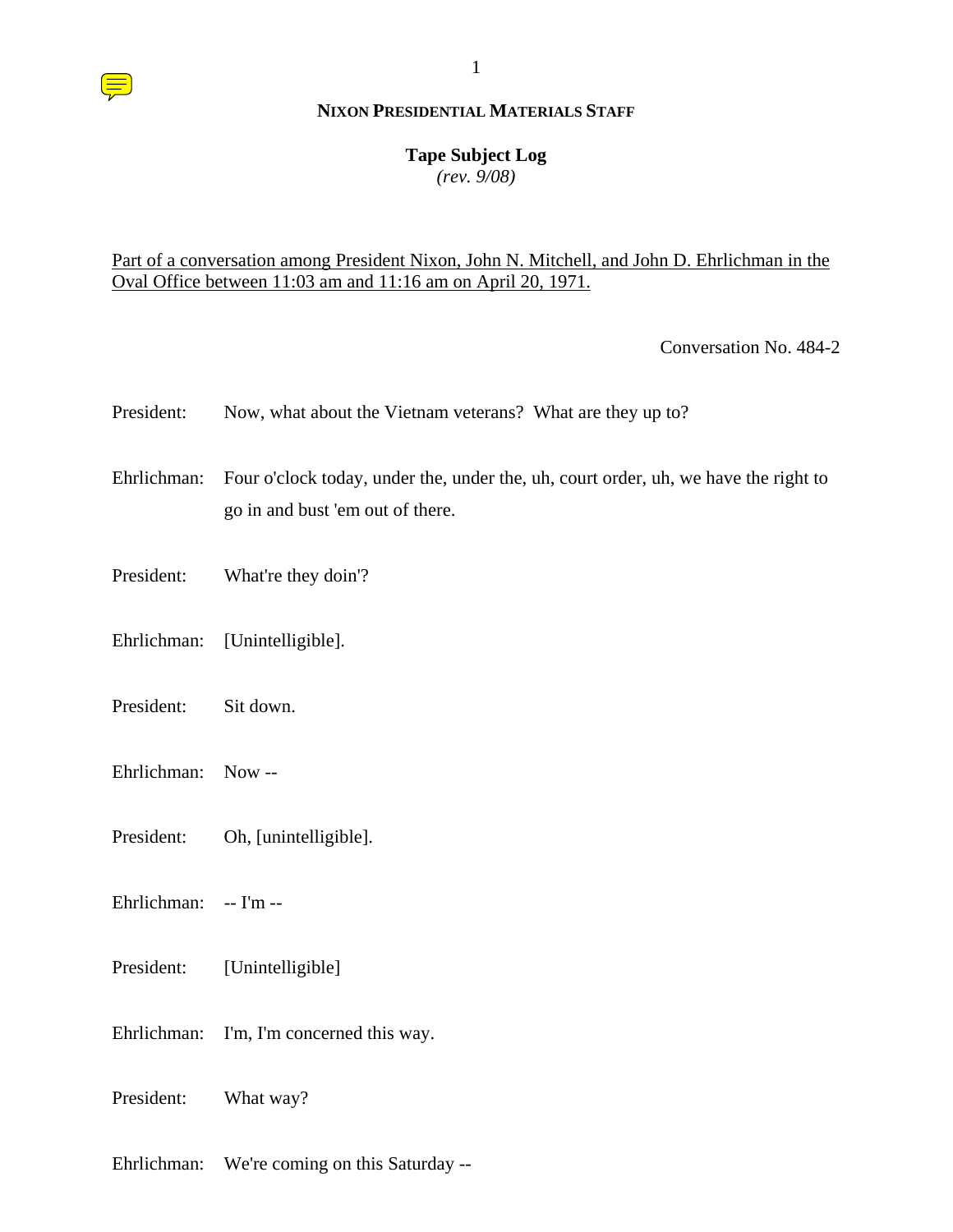## **Tape Subject Log**

*(rev. 9/08)*

Conv. No. 484-2 (cont.)

President: Oh.

- Ehrlichman: -- and, uh, I would prefer --
- President: Leave 'em there.
- Ehrlichman: -- to slide by.
- President: Oh, yes, yes, yes, yes.
- Mitchell: Let me, let me point out why this is goin' on, Mr. President.
- President: Okay.
- Mitchell: Rennie Davis and terrorist groups are asking for permits to go into Rock Creek Park --
- President: Yeah.
- Mitchell: -- and this, with any numbers down there and with their pot and the rest of it, it'd be a hell of a problem.

President: Yeah.

Mitchell: And of course they're, whether it's the Mall or Rock Creek Park or whatever it is, it's the same situation, and the only legal approach we had to it was this particular proceeding in order to get this order. Now, there aren't so many veterans down there that it's going to make a hell of a lot of difference, and, uh --.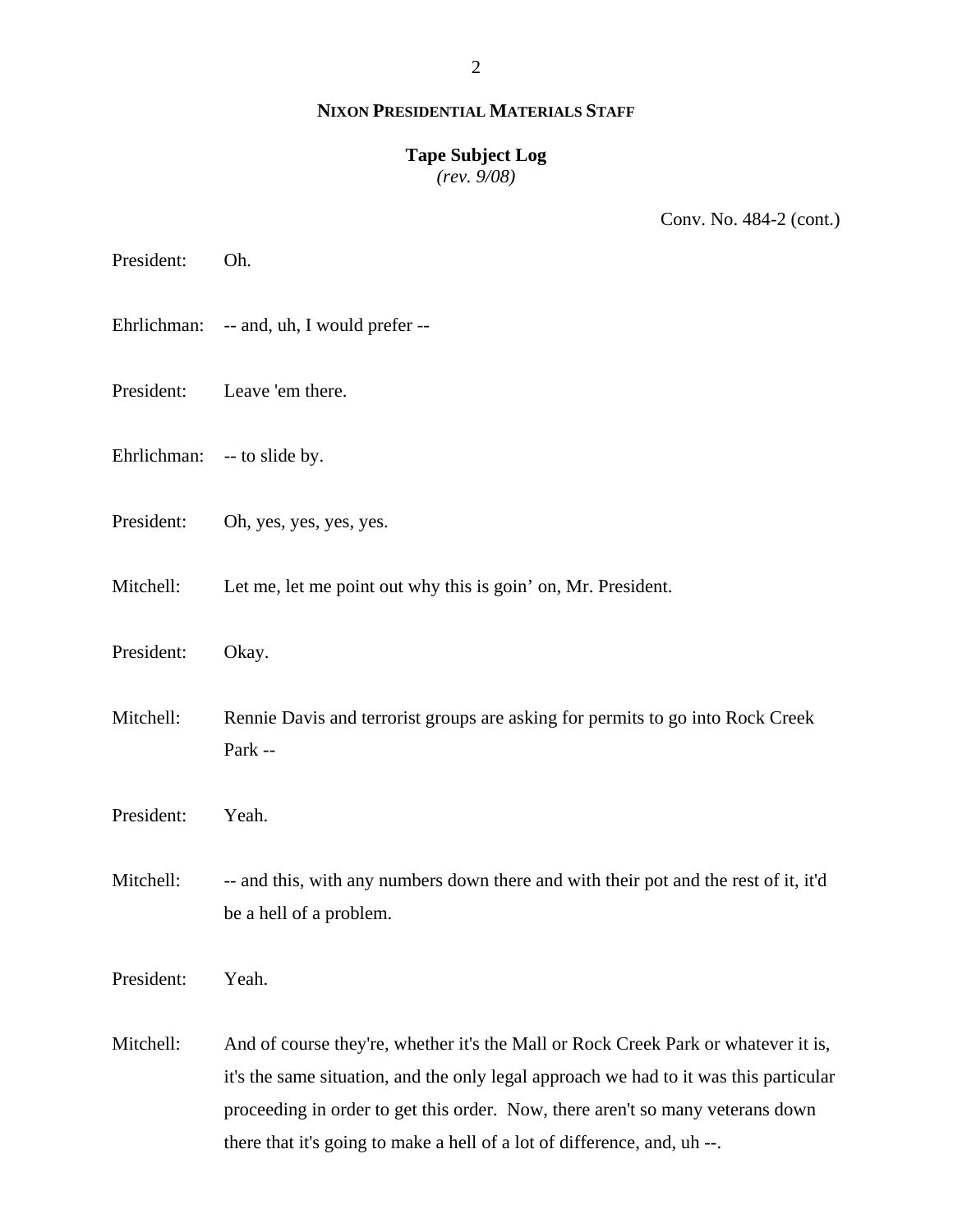#### **Tape Subject Log**

*(rev. 9/08)*

Conv. No. 484-2 (cont.)

President: This is their last day, isn't it? Mitchell: No -- President: [Unintelligible]. Mitchell: -- no, they're staying through Saturday. President: Oh, they're gonna stay on? Well, leave 'em there. Mitchell: Well, uh, let, we, we can't get a court order and then ignore it -- President: Well --. Mitchell: -- so we're gonna have to fudge it some way by havin' the police go in and invite 'em out and so forth without, uh, rousting 'em out or tearin' 'em out. Now, this is a matter of time and I --. President: John, ignore it as much as you can [unintelligible]. Mitchell: Well --. President: You know, of course --. Mitchell: Course, we will, but as I said, it's not with the veterans, it's this terrorist group that's comin' in.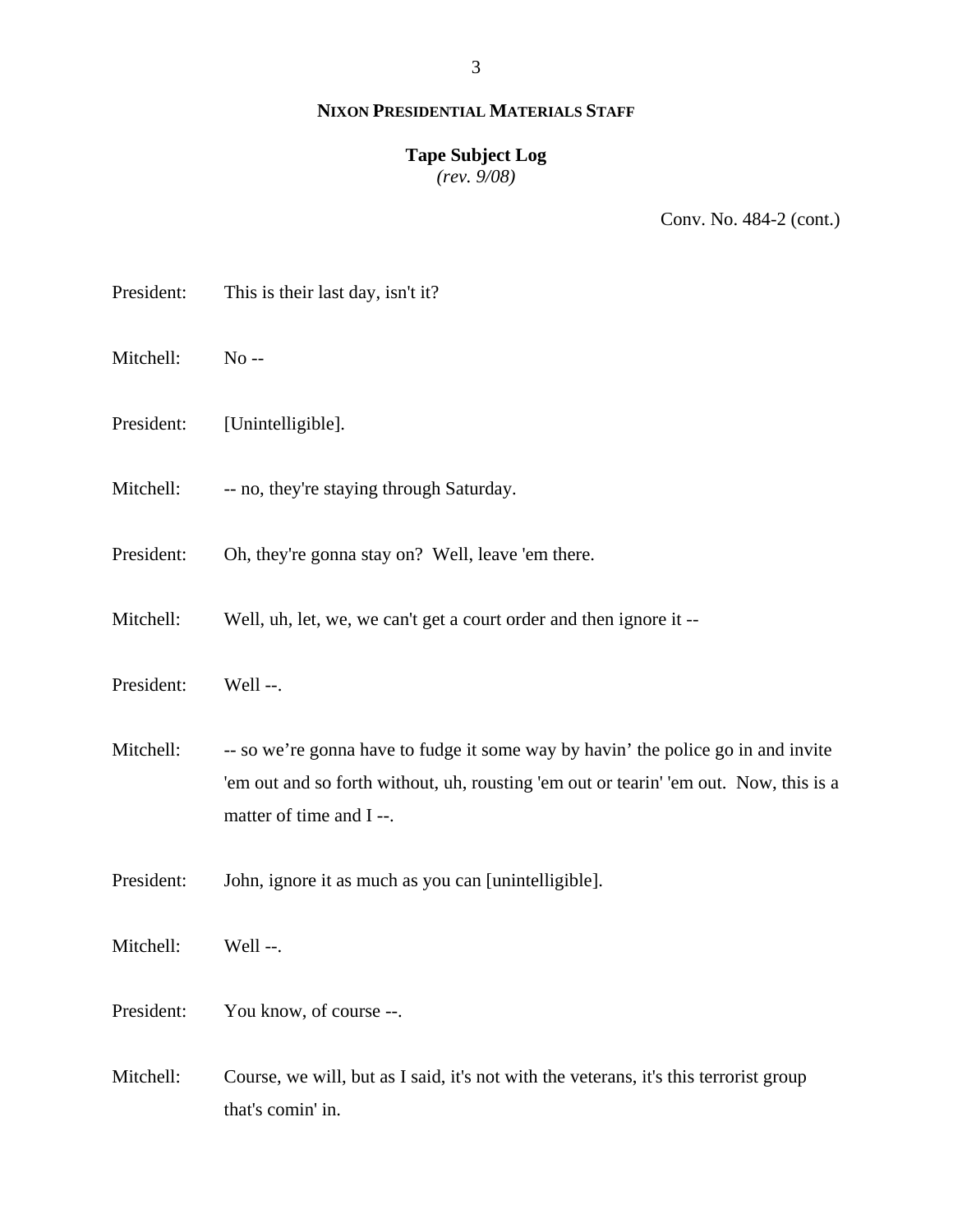#### **Tape Subject Log**

*(rev. 9/08)*

Conv. No. 484-2 (cont.)

- President: Let 'em go, let 'em tear up Rock Creek Park and throw a few rocks into Georgetown.
- Mitchell: Well, it'll be a little worse than that.
- Ehrlichman: Uh, John, do ya know what's happening? [Unintelligible] comin' on TV, and McGovern's getting up and saying, "I'm proud of you. You, you're the finest body. I'm, wonderful to be associated with you." Then they cut to these guys, and they're shaggy, and they're scratching themselves, and they got girls runnin' around in there, and it's, it's, I mean, they're runnin' themselves --.
- President: They get that on TV? [Unintelligible].
- Ehrlichman: Oh, yes, sir.
- President: How'd they look on TV?
- Ehrlichman: Terrible. Unclean.
- Mitchell: [Unintelligible] awful. In addition to that, the story --.
- President: Obviously. Uh, is the story finally getting out? I've understood that a lot of 'em are not veterans.
- Mitchell: Yes, this is the story --.
- Ehrlichman: They were coming out. There was a thing that they, Star did a story last night about wine, women and song and about, ya know, all this stuff. Uh, I, I really  $think -$ .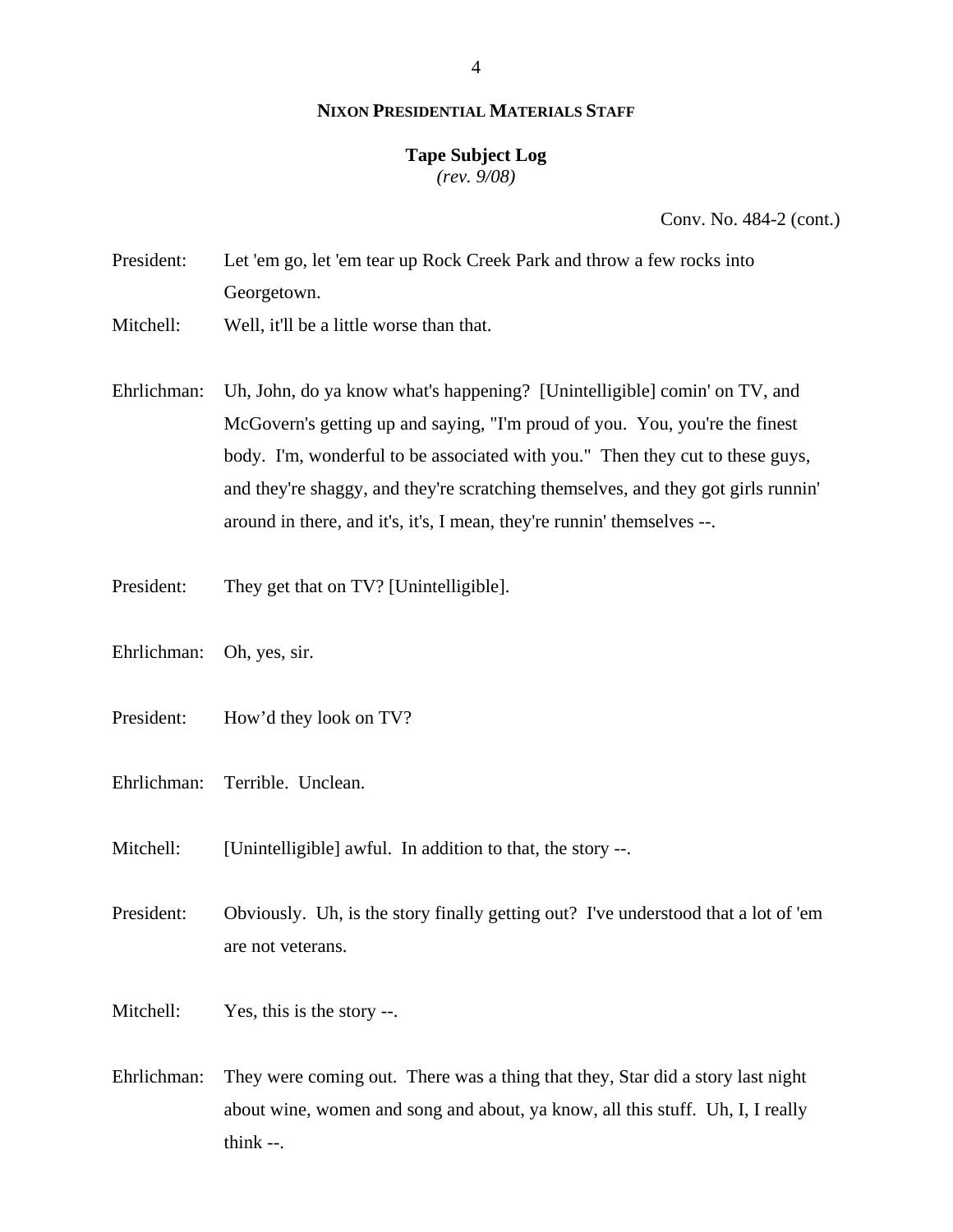# **Tape Subject Log**

*(rev. 9/08)*

Conv. No. 484-2 (cont.)

President: John, [unintelligible] let me ask you for once, don't call about the court order to the police. Just, just find a way to, uh, have, have, have the police around or something, but for Christ's sakes, leave 'em there. Let, let, let them [unintelligible] you. Can you do that?

Mitchell: Well, we, Mr. President, if we do, it's just going to compound our problem with this terrorist --.

- President: Compound?
- Ehrlichman: Could you --
- President: [Unintelligible] compound?

Ehrlichman: -- could you rationalize and jus' say, "Well, this is so near the end of their three days --

President: Yeah.

- Ehrlichman: -- or four days --
- President: Yeah.

Ehrlichman: -- that, uh, take, but of course say from time to time for us, 'n' we thought --

President: [Unintelligible] planned --?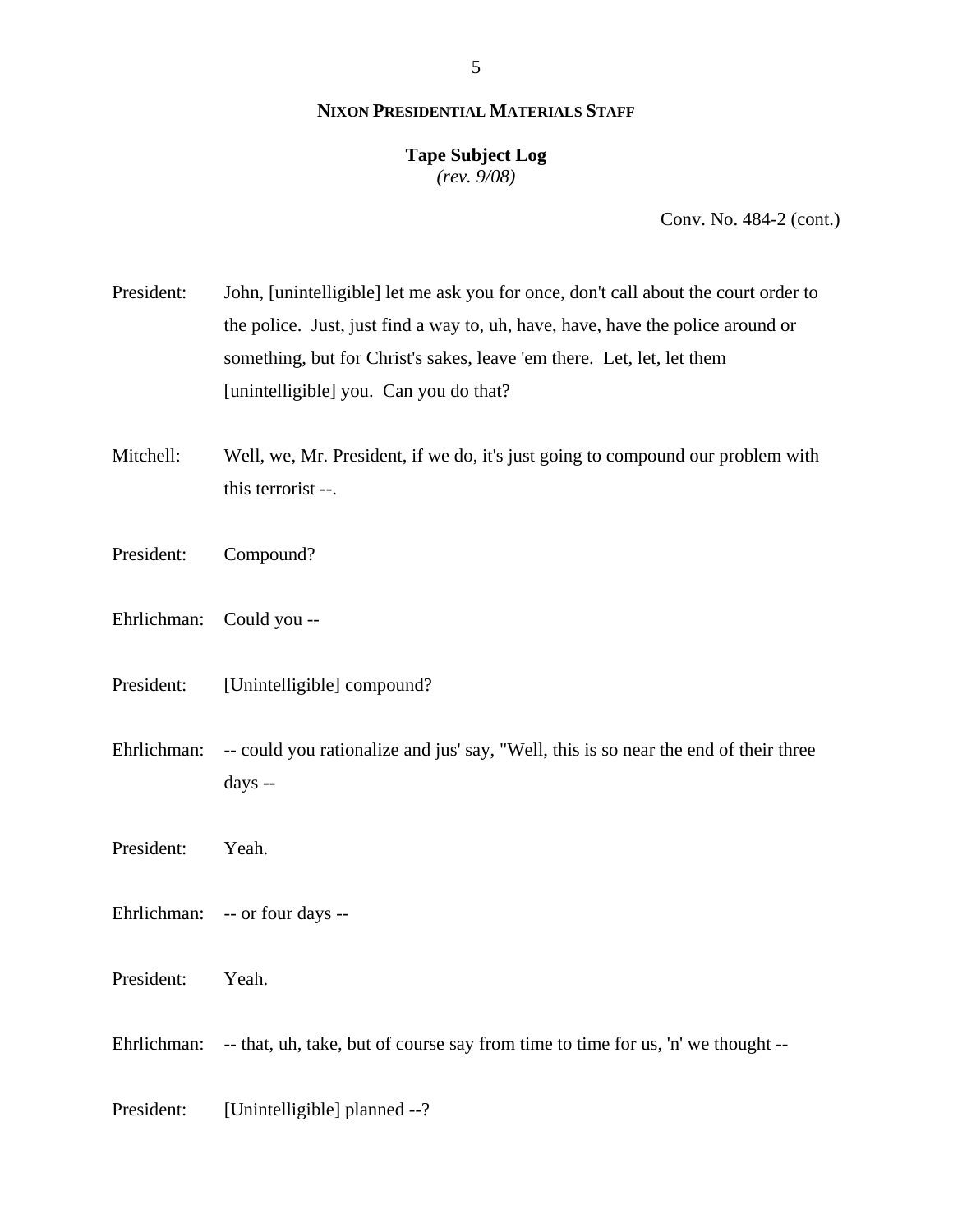#### 6

#### **NIXON PRESIDENTIAL MATERIALS STAFF**

## **Tape Subject Log**

*(rev. 9/08)*

Conv. No. 484-2 (cont.)

- Ehrlichman: -- some damn thing and, and, uh, start by, say this doesn't constitute precedent. Uh, uh, in other words we take, uh, the, the Supreme Court will go ahead, and, and, uh, hear the issue out and, uh, become --.
- President: One thing, one thing: no one of them is to be seized physically. Don't let anybody get a picture of everybody being picked up bodily, of anything being moved bodily. If they're invited out, it's fine. I think if you could go in and say, "Gentlemen, here's a court order," and serve it on 'em and if they don't follow it, then you've got to consider what you'll do. Uh, can you do it that way?
- Mitchell: Well, we can do it any way you say.
- President: That's what I [unintelligible].
- Mitchell: [unintelligible] compound the problems that are ongoing, but, uh --.
- President: All right, I, I think in this instance, I just, the worst thing that could happen to us now is to pick up some poor guy --.
- Ehrlichman: We [unintelligible] what are now pretty cracked --.
- President: Horrible people, [unintelligible].
- Mitchell: Uh, [unintelligible] I saw Kleindienst last night. Ramsey Clark is their lawyer --
- President: Yeah.
- Mitchell: -- and I said, "You get Ramsey Clark to go down there and tell 'em to get the hell